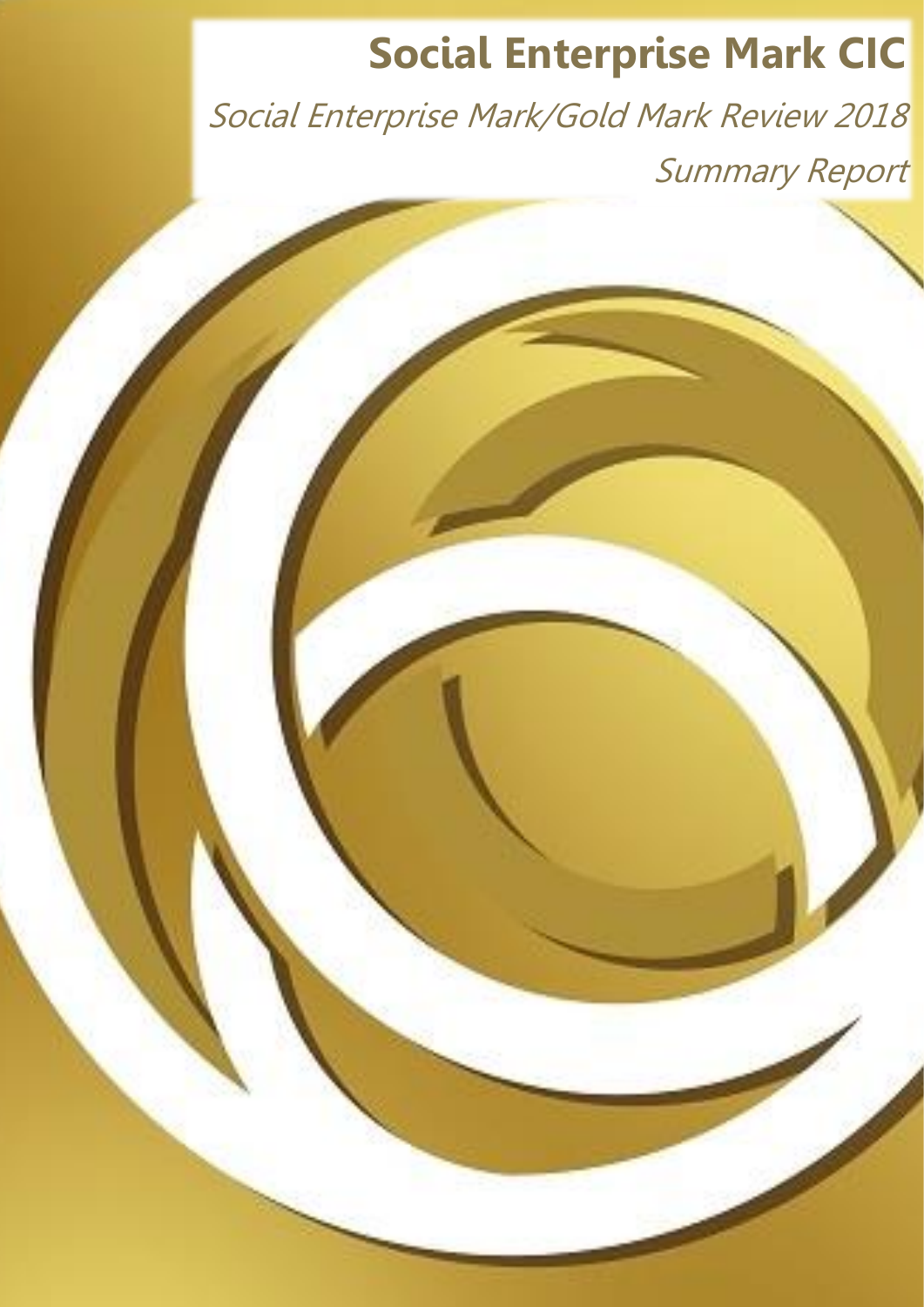

THE SOCIAL ENTERPRISE MARK TRADING FOR PEOPLE AND PLANET



## **Introduction**

Over the last 8 months, we have conducted a stakeholder consultation as part of a review of the Social Enterprise Gold Mark. This also provided an opportunity to reflect upon the main Social Enterprise Mark and influence the general direction of our social enterprise accreditation services.

We have now completed our analysis of the results and internally discussed our response, along with actions we plan to take. This report summarises our response.

# **Consultation Objectives**

The principal aim of the consultation was to conduct a review of the assessment framework for the Social Enterprise Gold Mark, to ensure the accreditation continues to represent a premier standard for the promotion of social enterprise best practice. From this, we also hoped to learn points that may influence the development of the main Social Enterprise Mark, or other potential iterations of these social enterprise accreditations.

It was intended that the review will help reflect upon what constitutes social enterprise best practice and excellence, along with how this can be reasonably determined in robust and cost-effective ways, for social enterprises of differing shapes and size.

## **Methodology**

The consultation incorporated an online survey, promoted via our website, email newsletters and social media channels, as well as via other partners. We then followed this up with more personal interviews with respondents who volunteered to take part from the survey, along with representatives from all our Gold Mark Holders, to explore different responses in greater detail.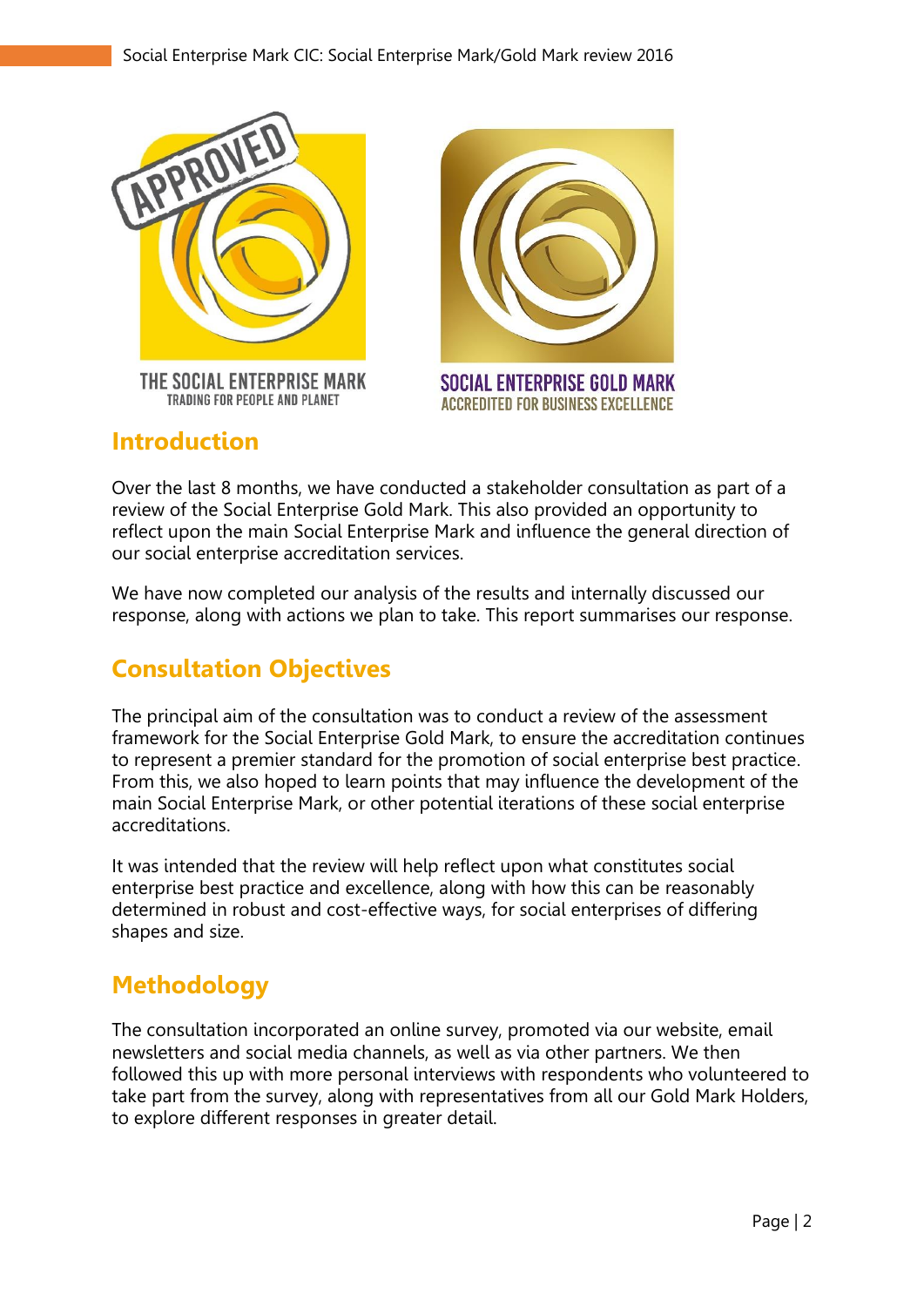## **Summary of responses**

"It should be challenging, it shouldn't be a tick box, that's not what being a social enterprise is about - it's a way of life - to be seen by your peers as what you strive to be"

#### **General application and assessment process**

Overall, feedback suggests we should be wary about overcomplicating the Gold Mark assessment process, so that it is accessible to different types of organisation. The main areas for refinement identified largely concern how we gather information from organisations and assess its validity, rather than establishing any significant new criteria demands.

There will therefore be some amendment of the existing criteria (discussed below), but this will be more concerned with helping people work through different evidence considerations.

Balancing complexity and cost with a robust approach to accreditation clearly restricts accessibility to organisations with limited resources. There are also organisations who find elements of the Gold Mark inappropriate, but who still aspire to achieve best practice in specific areas, and value the opportunity to reflect upon this and achieve recognition through accreditation.

> "THE APPLICATION SHOUL **SHOW BEST PRACTICE AN NUANCES IN YO** T NFFDS T STRETCHING.

#### **Actions**

• New question sets will be developed to help prompt organisations when describing how they meet different criteria, but they will not be expected to provide answers to everything.

Being able to provide concise and precise answers in response to different questions will mean an organisation is more likely able to illustrate the highest levels of practice across all elements of the Gold Mark.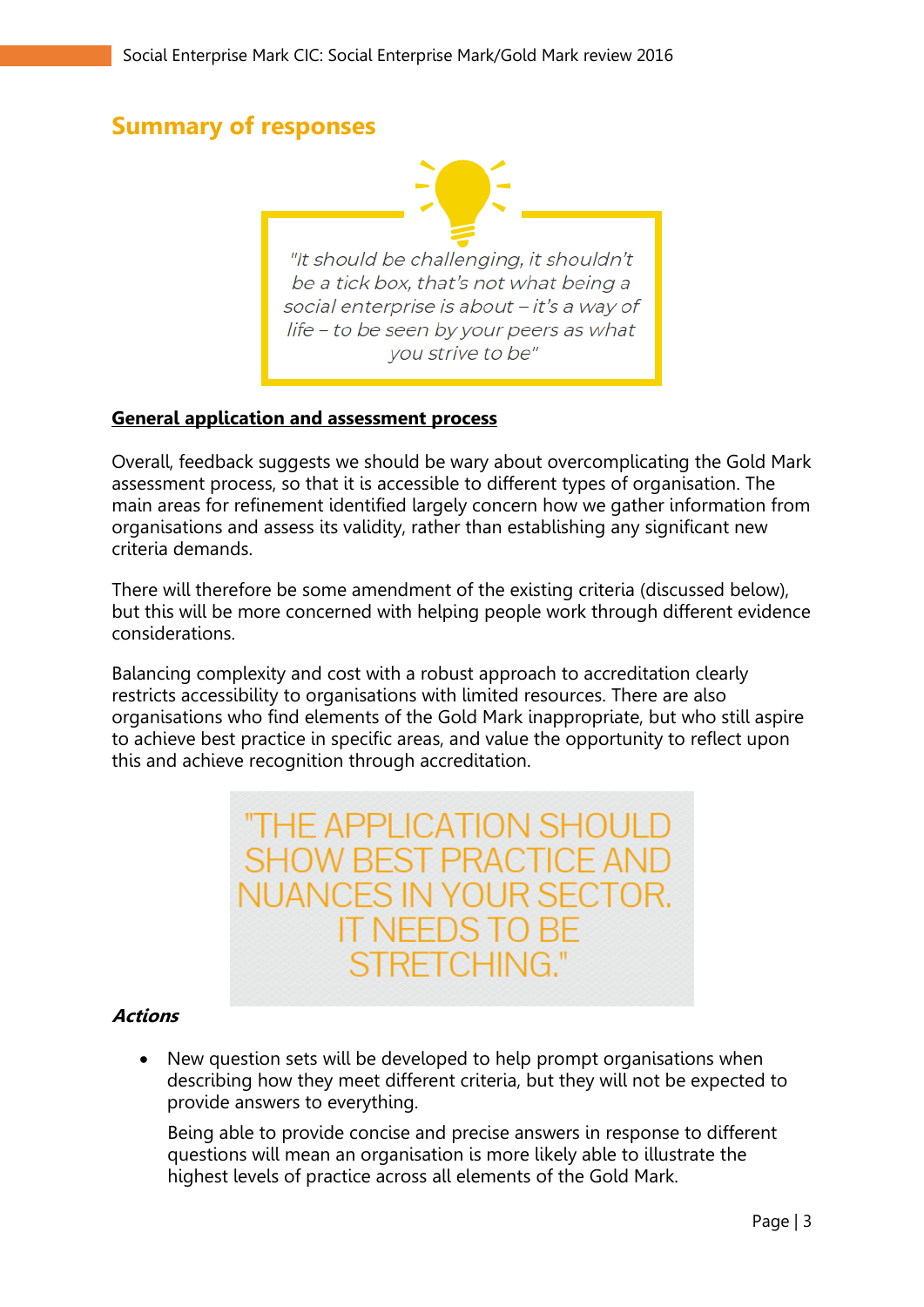• In this sense, specific Gold Mark benchmarks covered by each criterion will be raised for organisations to compare themselves against.

However, whilst certain minimum requirements must be met, a flexible approach to assessment will continue to be applied: organisations will be given the opportunity to express their strengths and weighted more on their specific merits, as opposed to "losing credit" for areas where they may be less advanced.

• We will be considering the introduction of new accreditation options that provide for higher levels of scrutiny than the current standard for the Social Enterprise Mark.

This will effectively offer a progression pathway towards the Gold Mark. We hope this will provide further incentives to encourage social enterprises to engage with accreditation standards that provide other relevant benchmarks for development and recognition of their good practice - accreditations that prove how they are prepared to stand up to scrutiny and the claims they make as a social enterprise.

#### **Governance criterion**

There is clear support for the principle that good governance should involve some element of stakeholder input. However, there appears to be a need to distinguish the governance and management of a social enterprise, from stakeholder engagement activities. Whilst the latter informs the former, these are distinct functions. How social enterprises ensure stakeholders inform decision-making is recognised as important but how this happens will justifiably vary according to the nature of the social enterprise and the stakeholder groups they are involved with.

Consultation responses indicate that it is good practice to formally review, plan and document methods through which different stakeholders are engaged – ideally defining their levels of representation in any formal governance and decision-making structures.

#### **Actions**

- We will therefore be considering splitting this existing criterion into two separate ones:
	- o one that looks specifically at governance and management functions;
	- o another that specifically focuses on stakeholder engagement.
- We also need to make allowances for different types of social enterprise when making judgements on an appropriate level of robustness within their governance methods, as well as in engaging with different stakeholders they have identified.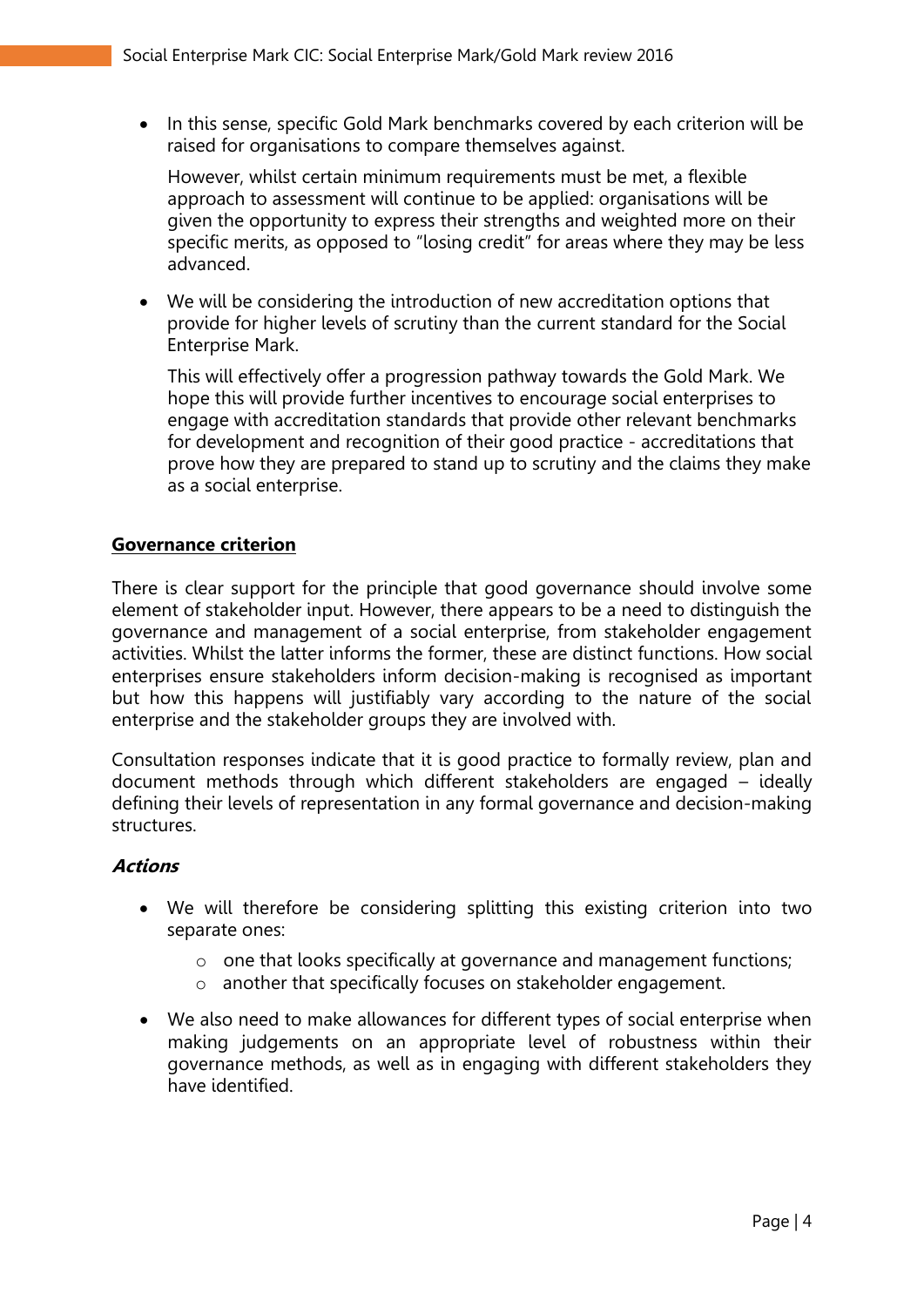#### **Ethical and good business practice criterion**

There is agreement that social enterprises should give due consideration to all manner of ethical business practice, to maximise the benefits they can create through how they do things, as well as what they do.

Consultation responses suggest this Gold Mark criterion does not require much amendment in terms of what it takes account of, but different social enterprises may rate different subject matters higher than others.

"The whole point of being a social enterprise is that you are driven by enterprise is that you are direct by<br>something beyond profit. You should<br>be a profitable business but you also need to prove that you're an ethical business. Ethics are more important than profitability."

#### **Actions**

• **Employment practices** rank highly in most people's priorities, so this will be of core interest when assessing good practice under this criterion.

There is large consensus that whilst the employment of zero hours/casual contracts, internships etc. is something to try to avoid, provided they are being constructively used in ways that benefit people and not just the employer, this is acceptable. Allowing for such nuances of practice is therefore important in reaching a judgement on what constitutes "good" and "bad" practice.



#### **Social impact and financial transparency criterion**

There is agreement that a social enterprise should strive to set and report on key performance indicators (KPIs) through which to quantify and qualify their social outcomes over time. If such measures are not available, at the very least a social enterprise should be able to describe the outcomes and benefits they have helped create. Comparatively few respondents believe that simply reporting activities that imply a social value or benefit is being created represents good practice in reporting social impact.

For most, reporting on financial indicators of social impact, or the financial investment in social purposes – either in general terms or with specific quantifying data – appears to be more problematic (but remains relevant). The consultation responses show people look at social impact and financial reporting quite distinctly.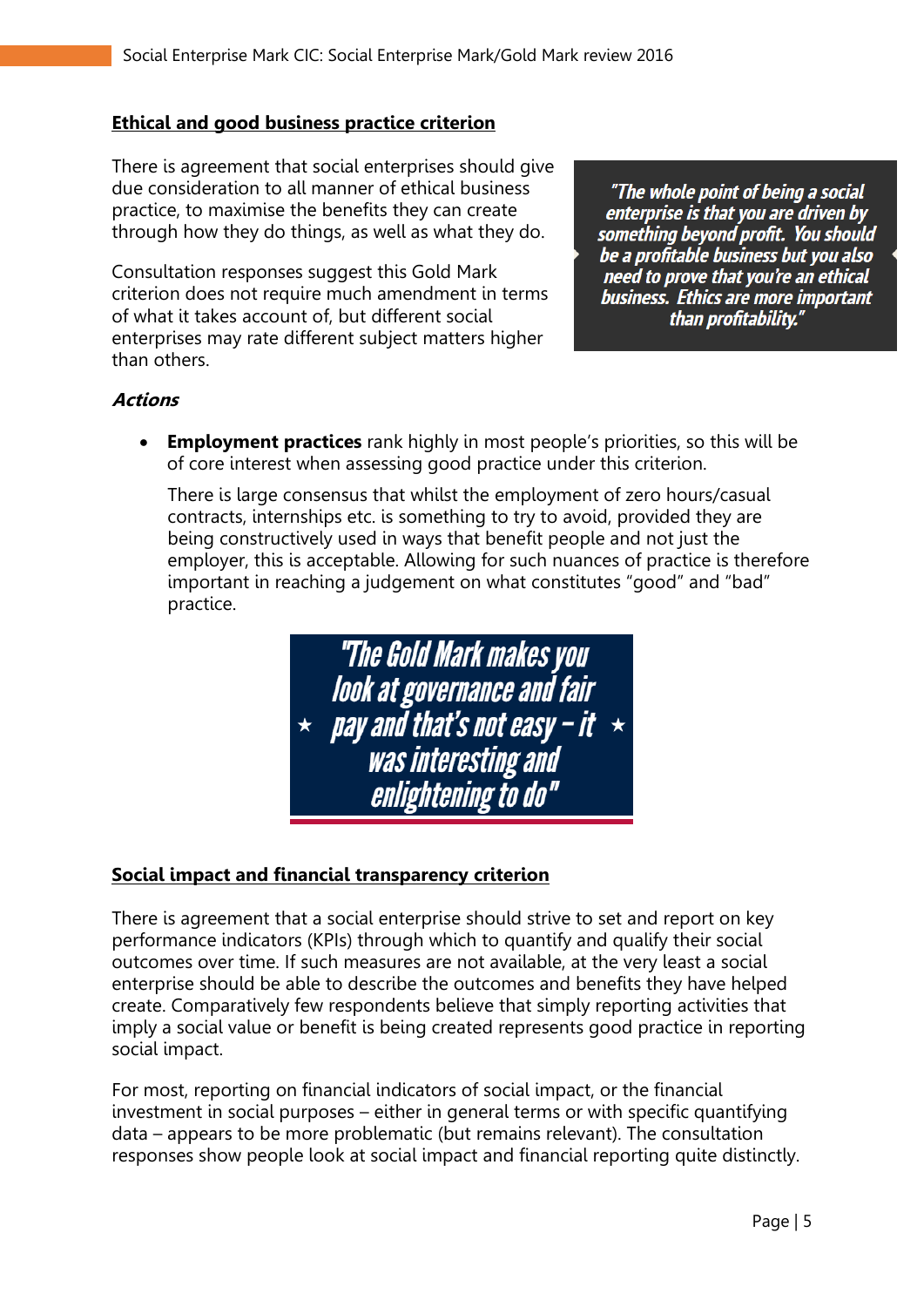Business planning, financial management, and reporting interests elicited different opinions that relate to the size, nature and complexity of the social enterprise business concerned.



#### **Actions**

- We will look to establish separate criterion for social impact reporting and financial transparency
- The use of KPIs and other measurable data for targeting and reporting on social outcomes will receive a higher evidence weighting when assessing social impact.

If not available, provided there is a sufficient evidence to illustrate the nature and extent of social outcomes and benefits being created, this will still represent a minimum requirement having been met. However, the absence of measurable data will mean that demonstrating significant strengths across other Gold Mark criteria will likely be necessary to achieve the full Gold Mark award.

• With regards to business planning, there are clearly some actions that people agree should receive a higher best practice weighting in any final assessment; but we may need to allow for circumstances where it would be unreasonable to expect certain organisations to be fulfilling these expectations in the same way as others (e.g. producing very detailed business plans supported by complex annual financial reports; the ability to maintain deep financial reserves; pursuing a variety of different income streams in the interests of sustainability etc.).

Again, the ability to demonstrate significant strengths across other Gold Mark criteria may also compensate for such concerns in order to achieve the full Gold Mark award.